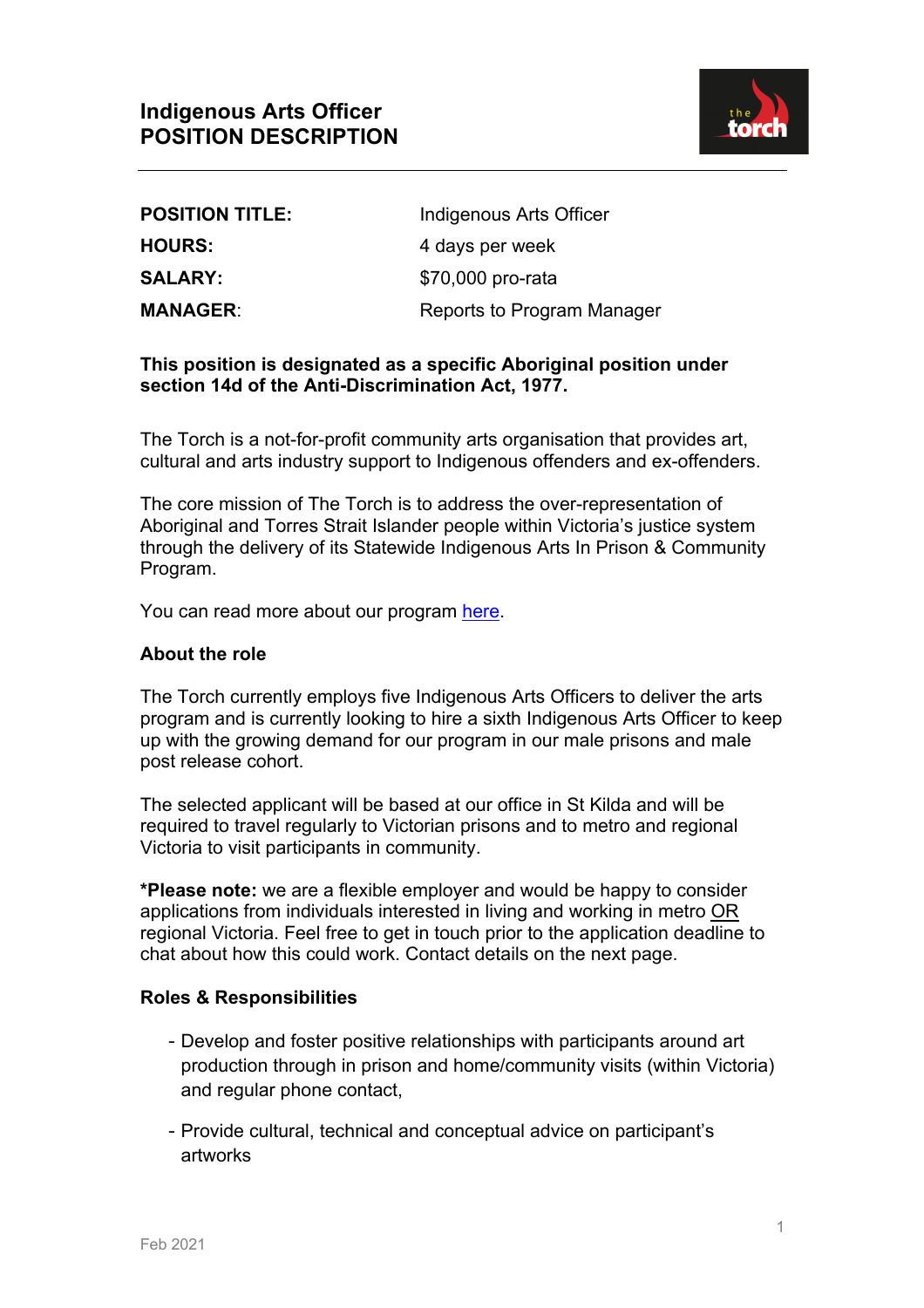

- Support participants to produce and contribute artwork to the Torch gallery and exhibitions
- Contribute to the selection, collection, preparation and installation of artworks for exhibitions
- Liaise with relevant prisoner support and arts networks
- Maintain accurate program records (participation engagements, artwork collection paperwork)
- Support local engagement in arts and cultural activities (facilitating links with local Aboriginal organisations, co-operatives, galleries and relevant mainstream art organisations for In Community participants)
- Support participants to attend exhibitions and exhibition openings
- Other duties as directed by the CEO and Program Manager

*Crucial to the success of our Arts Program is the cultural support and cultural guidance provided to our participants from our Indigenous Arts Officers, which is why we are seeking an Aboriginal and Torres Strait Islander person for this role.*

### **About you**

Ideally, you will:

- Have a practical understanding of art application techniques (preferably painting)
- Understand the role of the arts in promoting cultural strengthening and wellbeing
- Be comfortable working with Indigenous men in a prison environment and making home/community visits
- Have knowledge of Indigenous communities and cultural protocols
- Be flexible, motivated and driven to achieve community outcomes
- Have good organisational skills
- Demonstrate a capacity to work as part of a team